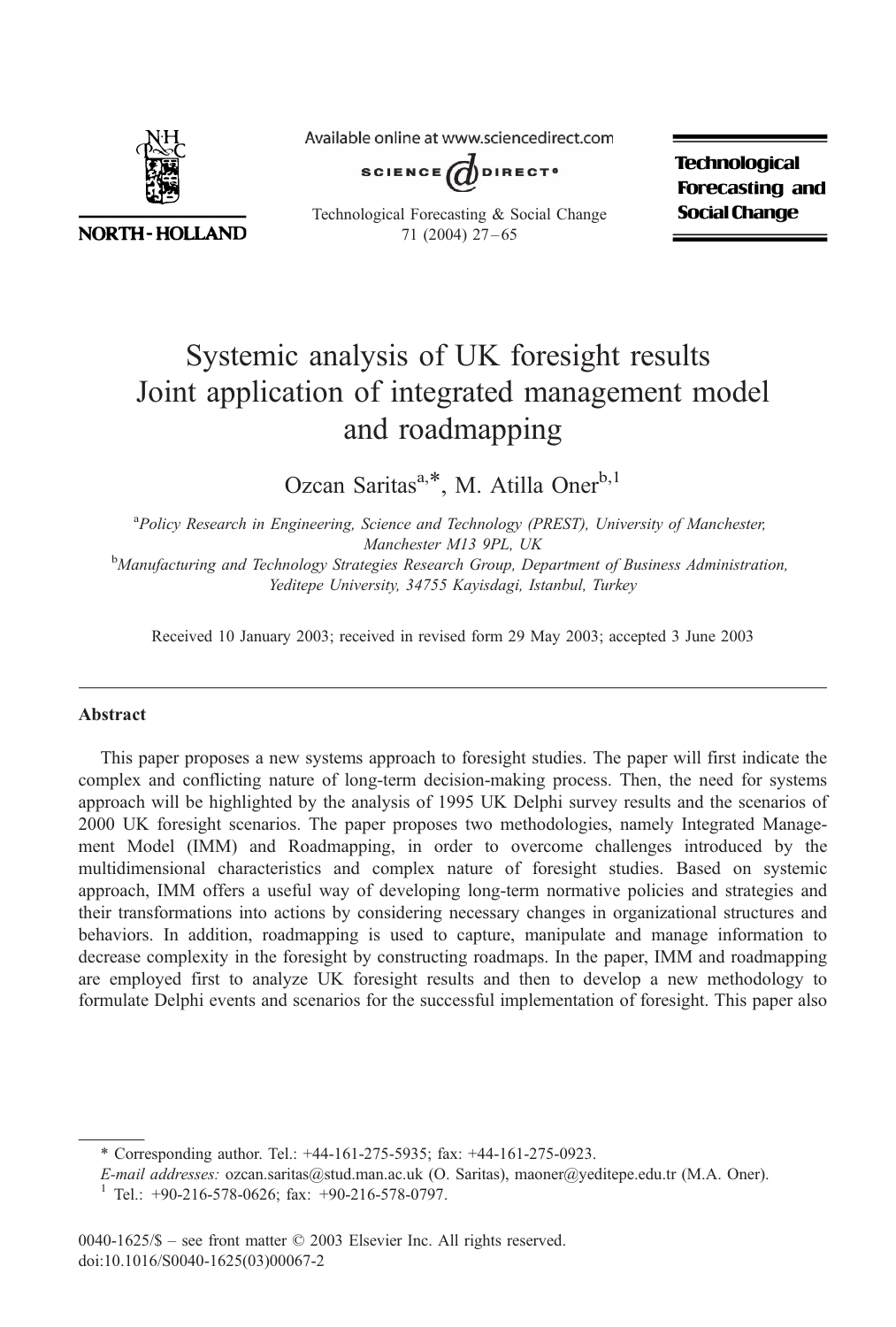promotes the integrated use of foresight techniques such as scenarios and Delphi rather than one for another.

 $© 2003 Elsevier Inc. All rights reserved.$ 

Keywords: Integrated management model; Roadmapping; Foresight

## 1. Introduction

Because the world is changing in global and local ways, there are many possible futures. This is the reason why the ability to foresee is more important for both national and regional governments, industries and corporations to shape and move towards desired futures for sustainable development. In order to create wealth and increase quality of life, there is an increasing need to be innovative and to manage change and uncertainty.

In 1990s, foresight became very common practice among many developed and developing countries, regions and organizations in every scale, mostly in order to anticipate new technology areas. Although foresight exercises have been practiced broadly, their successful implementations have not been that wide. This is because the implementation is the most challenging stage of a foresight study. Loveridge [\[1\]](#page--1-0) mentions the challenges in implementing foresight results. The reasons behind these challenges might be attributed to the multidimensional characteristics and complex nature of foresight.

Foresight studies are complex and uncertain, because they try to anticipate the uncertain future with number of affecting factors such as social, technological, economic, ecological and political (STEEP) aspects. Foresight studies are also conflicting as a consequence of participation of different stakeholders in different disciplines with various visions, goals and expectations.

In this paper, we propose that foresight should be about understanding the future of man and his environment as a part of interacting and interconnected system. As Checkland [\[2\]](#page--1-0) stated, ''we, all of us, should be aware of ourselves as beings in the world, and we are also of a very complex world outside ourselves, of which we are part.''

In order to discuss the challenges to implementation of foresight studies, the paper firstly presents the uncertain, complex and conflicting characteristics of long-term decision-making in general and foresight in particular. After the brief description of UK foresight programs, the paper summarizes the challenges in implementing foresight outcomes. In the light of this background, we present and reanalyze the results of 1994–1995 UK Delphi and 1999–2000 UK scenarios with a new systemic perspective.

The UK is among the countries that conducted several foresight studies in recent years with various aims such as developing visions of the future, building bridges between industrialists, science and government and creation of wealth and improvement of quality of life [\[1,3\].](#page--1-0) The following years indicated that the outcomes of these foresight exercises could not be employed extensively, as it was desired at the beginning (see [Refs. \[1,4\]\)](#page--1-0). This paper raises some considerations and problematic points, confronting the successful implementation of foresight outcomes from systems perspective.